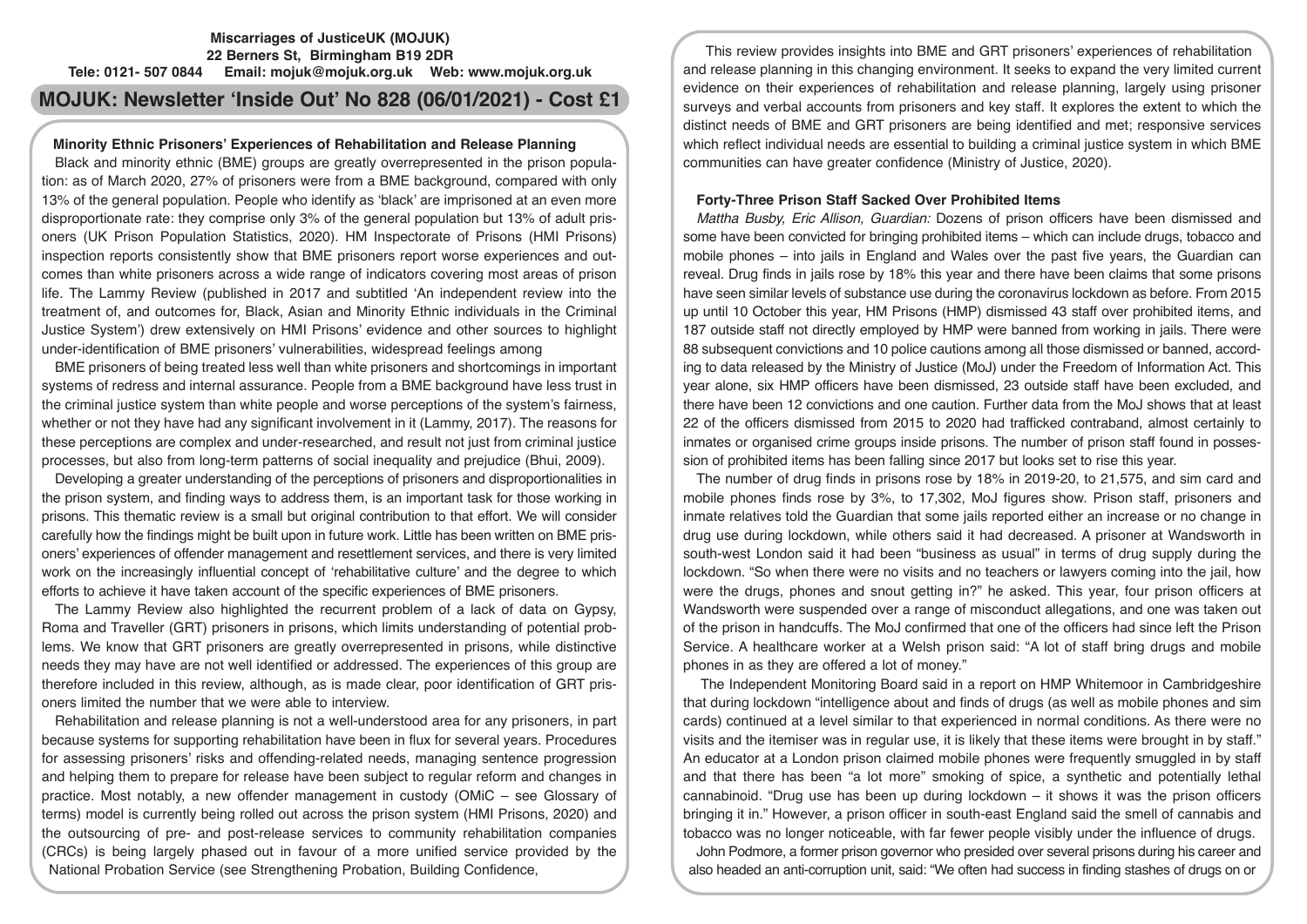about inmates. But the biggest haul we ever seized was strapped to a prison officer's leg. He could barely walk for the amount of drugs we found on him." He said the massive profits to be made from smuggling contraband into jails meant it was inevitable that some prison staff would succumb to temptation or pressure. The MoJ's counter-corruption unit works to detect and disrupt the activities of corrupt staff, who were said to be in a small minority. The unit's specialist staff supports prisons and probation services, and works with the police to support their investigations.

A Prison Service spokesperson said: "While the vast majority of officers carry out their duties to the highest standards, we will take the strongest possible action against those who seriously transgress – for instance by smuggling drugs. But in some cases dismissal would be disproportionate, such as where the incident was clearly accidental. There is no evidence to suggest that drug use has gone up in prisons since the start of the pandemic." Mick Pimblett, the assistant general secretary of the POA, formerly the Prison Officers' Association, said: "The overwhelming majority of prison staff are dedicated and honest, but it is only correct that the small minority that engage in inappropriate behaviour are investigated and suitable action taken against them. "The increase in disciplinary cases could be due to a number of factors and the cases should be looked at in conjunction with recruitment processes, training and remuneration for the difficult job prison officers do."

## **Known Unknowns? The Crazy World of Pre-Charge Bail Policy**

It's too easy to make policy based on assumptions. We all have beliefs we don't question. But good policy-making relies on challenging assumptions. Unfortunately this doesn't seem to have happened in the case of pre-charge bail. Those in police custody whom the police want charged but don't have enough evidence to do so are either released on pre-charge bail or released under investigation. This policy underwent radical change in April 2017. The new policy was implemented very quickly to address a great wrong – that people were being left in limbo for months, if not years, subject to pre-charge bail restrictions, waiting for the police and the CPS to make a decision. The new policy limited the use of pre-charge bail and brought in "release under investigation" (RUI) whereby suspects were released without conditions while police continued investigations. Unfortunately the policy change did not address the underlying problem – that people whom the police wanted to charge, and their alleged victims, were waiting way too long for their cases to be resolved. So over long pre-charge bail periods were replaced by over long RUI periods. Then concerns about RUI grew and people starting lobbying to change policy again. And groups representing victims were among them – both because victims should not be held in limbo, and because victims' groups believed that pre-charge bail gave victims greater protection from re-victimisation.

But it is this assumption, which is partly driving policy change, which needs challenge. A new report from the police inspectorate perpetuates the belief. "Since the publication of National Police Chiefs' Council guidance in 2019, the police have made renewed efforts to redress the balance between protecting victims and the rights of suspects. This has resulted in some notable improvements. But we think there is much more that should and must be done to keep victims who are most at risk safe". Throughout the report police are criticised for not using pre-charge bail more to protect alleged victims. We need to protect alleged victims as much as we can, but there is no hard evidence in this report or from any other research/data that pre-charge bail actually stops anyone offending. In a qualitative research report, there are quotes from lawyers who say that they think their clients are less likely to offend if on pre-charge bail, and lots of quotes from victims who say that they would have felt safer if their alleged attacker had been subject to pre-charge bail, but no actual evidence that pre-charge bail protects.

I'm willing to believe that some pre-charge bail conditions may influence offending. If suspects are barred from contacting witnesses or from going near the alleged victims' home, I can see that the victim would feel safer. But there is still no evidence that they are safer. And most bail conditions are much "lighter"- such as having to forfeit a passport or to report to the police station regularly. My hunch is that bail conditions don't prevent reoffending much or at all, and that that hunch is shared by most custody and investigating officers. If they were really convinced that pre-charge bail conditions prevented reoffending, surely these officers would more often go through the bureaucratic effort of imposing them and they would let fewer lapse?

Why am I practically alone in suggesting that pre-charge bail conditions may not be worth the paper they are written on? Because most people are convinced that deterrence works in preventing crime, and because everyone wants to think there is a relatively easy, relatively painless way of reassuring stressed victims that they are unlikely to suffer again in the short term. Unfortunately there is no evidence that deterrence works and plenty of evidence that someone determined to reoffend will not be put off by some conditions on a piece of paper. So I think we may be leading victims down the garden path. If there's no evidence that pre-charge bail conditions reduce offending and prevent victimisation we should be honest and find out what does work (remembering that there are limits on restricting the liberty of someone who has not been charged with a crime).

I don't really understand why the Home Office has not done its own research/data analysis on this issue. It left the HMICFRS to do some qualitative research, which is interesting but inconclusive. So inconclusive that I think HMICFRS was unwise to use it to underpin their findings – the report says "Research from BritainThinks found that victims of these crimes feel that the crime hasn't been taken seriously when suspects are RUI", but this is based on the testimony of only 27 victims, of whom many according to the research don't know the difference between bail and RUI. Most of the recommendations of the HMICFRS report are spot on, but its risky to base the idea that pre-charge bail protects on 27 victim interviews in the absence of any other data.

The main way we can protect and reassure victims is to have shorter investigations and to communicate regularly about what is going on. Pre-charge bail conditions seem to have become a proxy for effective victim support, a symbol of how victims are let down. They certainly are let down, but it's the system which is failing, rather than pre-charge bail conditions. I fear whistling in the wind. People think pre-charge bail conditions improve victim safety so the law will change yet again. I only hope, this time, that the government does monitor what difference pre-charge bail actually makes.

## **Expectations for Women in Prison**

HMI Prisons is currently consulting on our Expectations: Criteria for assessing the treatment of and conditions for women in prison. The Expectations have been developed independently by HMI Prisons and set out the criteria by which we inspect outcomes for women in custody. This is the second version of our Expectations for women in prison, which we have revised so that we can continue to fulfil our responsibility to deliver independent and objective assessments of outcomes for prisoners. The revision follows a literature review, focus groups and extensive consultation with a range of stakeholders, including women in custody. The Expectations also incorporate learning from our inspections of women's prisons and other best practice. They are underpinned by human rights treaties and standards.

After much deliberation and consultation, we have chosen to retain the four healthy prison tests of safety, respect, purposeful activity and rehabilitation and release planning. Rehabilitation and release planning has replaced resettlement, as it more accurately describes the content of the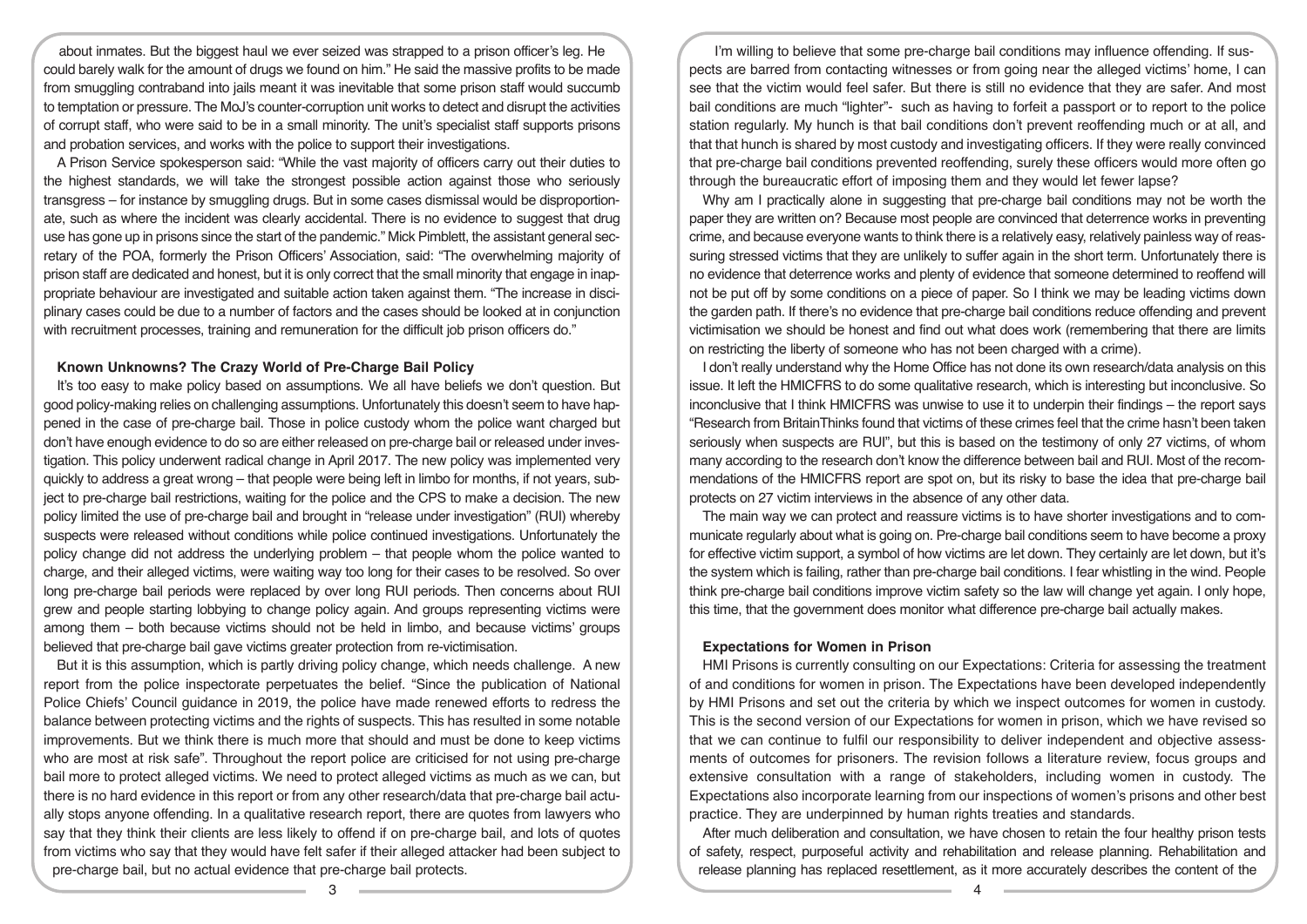test. We have thought carefully about the content of each test and made changes to reflect the differing risk and needs of women in prison and to promote the issues that are most relevant to them. For example, the role of safe and healthy relationships now underpins the safety test; relationships with children, families and other people who are significant to women is now central to the respect test and features more prominently in other sections, such as early days in custody. We have integrated the importance of well-being, fostering a community and supporting women to deal with their needs throughout the four tests, rather than limiting these considerations to one test. We hope that these changes will lead to improved outcomes for those held in women's prisons. The final version of the Expectations produced following this consultation will include short explanations of the human rights treaties and standards relevant to each Expectations area.

How to give feedback: We welcome comments on any aspect of the draft Expectations and have provided a feedback form, for this purpose. We have also provided a Word copy of the Expectations so that you can make comments or suggest changes to the drafting in the document, as we recognise that it is often easier to provide feedback in this way. You may provide feedback using either or both options. If you are commenting on or suggesting changes to the draft Expectations document, please use tracked changes as this allows us to ensure we capture all of your suggestions. Please ensure that you provide the name of the organisation you are replying on behalf of (if applicable) and contact details for a named individual so that we can get back to you with any questions. All feedback should be returned by email to caroline.wright@hmiprisons.gov.uk by 31 December 2020. Please contact Caroline by email or call 020 7340 0500 if you have questions or require any assistance to complete this consultation. Draft Expectations for women's prisons (Word file) (384 kB) https://is.gd/7XfBL8 Consultation form for women's Expectations (Word file) (26 kB) https://is.gd/7XfBL8

### **Further Equality Act Challenge to Pava in Prisons**

A Deighton Pierce Glynn client has returned to court to challenge the Justice Secretary's decision to equip prison officers with PAVA spray before safeguards were in place and action was taken to comply with the Equality Duty. Our client instructed this firm to challenge the original decision to roll out chemical restraint in Autumn 2018. Following a decision by the Justice Secretary to authorise deployment of PAVA in all male prisons at the height of the COVID-19 pandemic in Spring 2020, the Equality and Human Rights Commission funded our client to bring this challenge back to court. The Judicial Review application has now been withdrawn after an agreement was reached between the parties. This means the Ministry of Justice implementing or committing to introduce a number of measures to monitor PAVA. In particular, to collect and publish information capable of capturing any emerging discrimination in the drawing or discharge of PAVA against disabled and minoritised people in prison. The implementation of these commitments will be closely monitored by the Equality and Human Rights Commission. "The challenges that the Claimant has brought against the weaponisation of prison officers have repeatedly exposed the limits of what is known about discriminatory use of force across prisons. The Public Sector Equality Duty requires a full, conscious and informed confronting of the potential discriminatory impact of PAVA spray and consideration of how those impacts can be mitigated. It is startling that the Ministry of Justice apparently does not hold central information to answer even basic questions such as how many people incarcerated in prisons are disabled. More public reporting on PAVA will assist people at risk, and those representing them, to scrutinise every use of PAVA, to be informed about their rights and to call the Prison Service to account where patterns of discrimination emerge."

#### **Inquest Into Death of Leon Bridges Restrained By Police Finally Due To Start**

Zaki Sarraf, Justice Gap: The inquest into the death of a man who died after being restrained by police seven years ago has is finally due to start on January 4th 2020. In November 2013, police were called following reports of that Leon Bridges was behaving unusually in the street. Once the Bedfordshire police officers arrived, they restrained the 39-year-old man from Luton and detained him under the Mental Health Act. He was then transported to Luton Police Station and placed in a cell where he was further restrained. After being restrained by the officers, he became unresponsive and was pronounced dead at the hospital in the same day.

His family has been waiting seven years for answers surrounding their loved one's death. In 2016, the Independent Police Complaints Commission (later replaced by the Independent Office for Police Conduct or IOPC) referred the case to the Crown Prosecution Service (CPS) to consider whether the police officers involved should face manslaughter charges. Two years later, in 2018, the CPS confirmed that they examined the evidence and concluded that their test for bringing a prosecution was not met, and so they took no further action.

At the time, Leon's mother Margaret Briggs was 'devasted and outraged' and said that to be told that the officers wouldnot face any public scrutiny was 'a further denial of justice and accountability for Leon'. In February this year, the Director General of the IOPC, Michal Lockwood withdrew directions to bring gross misconduct proceedings for five Bedfordshire Police Officers following Leon's death. The misconduct hearings were due to consider allegations against the officers for breaching standards relating to duties and responsibilities. Whilst the IOPC were responsible for investigating and identifying if officers should face disciplinary action, Bedfordshire Police Force were responsible for presenting the evidence against its officers—the police force refused to provide any evidence. Thus, the IOPC were forced to withdraw the directions. Now the six-week inquest due to start on January 4 will explore the actions of the police, the ambulance service, and whether their actions were appropriate, or whether they contributed to Leon's death.

Margaret Briggs, Leon's mother said: 'It has been over seven long years of delays and excuses. Enough is enough. It is my belief that, if Leon had been fairly treated by the Police, he would still be with us today.' Jocelyn Cockburn, partner at Hodge Jones & Allen Solicitors said that the fact that it has taken this long to hold a public inquest into his death was 'in itself a miscarriage of justice'. 'The need for public scrutiny in this case is acute. The truth of what happened to Leon must come out and the right lessons must be learned,' the solicitor continued.

# **Benjamin Bestgen: Consensual Harm**

This week Benjamin Bestgen looks at the legalities surrounding certain extracurricular activities. Every law student has probably heard of R v Brown [1993] UKHL 19 during their studies. The case concerned a group of men who had occasionally gathered for consensual, but rather severe sadomasochistic sex in private accommodations, removed from public view. Activities included whippings, spankings, applying hot wax and sandpaper to their private areas, among much else. They also recorded some of their activities on film for personal gratification. On trial, each man confirmed that all activities were entirely consensual and nobody suffered lasting harm. The court had to decide whether consent to physical injury can be a defence to accusations of assault which results in actual bodily harm on a person. By a 3-2 majority, the court decided that consent could not be a defence against criminal charges of occasioning severe physical harm on another person. Philosophically and legally, this ruling is controversial, as it allows courts to judge what adults of sound mind and legal capacity can and cannot do regarding their own bodies.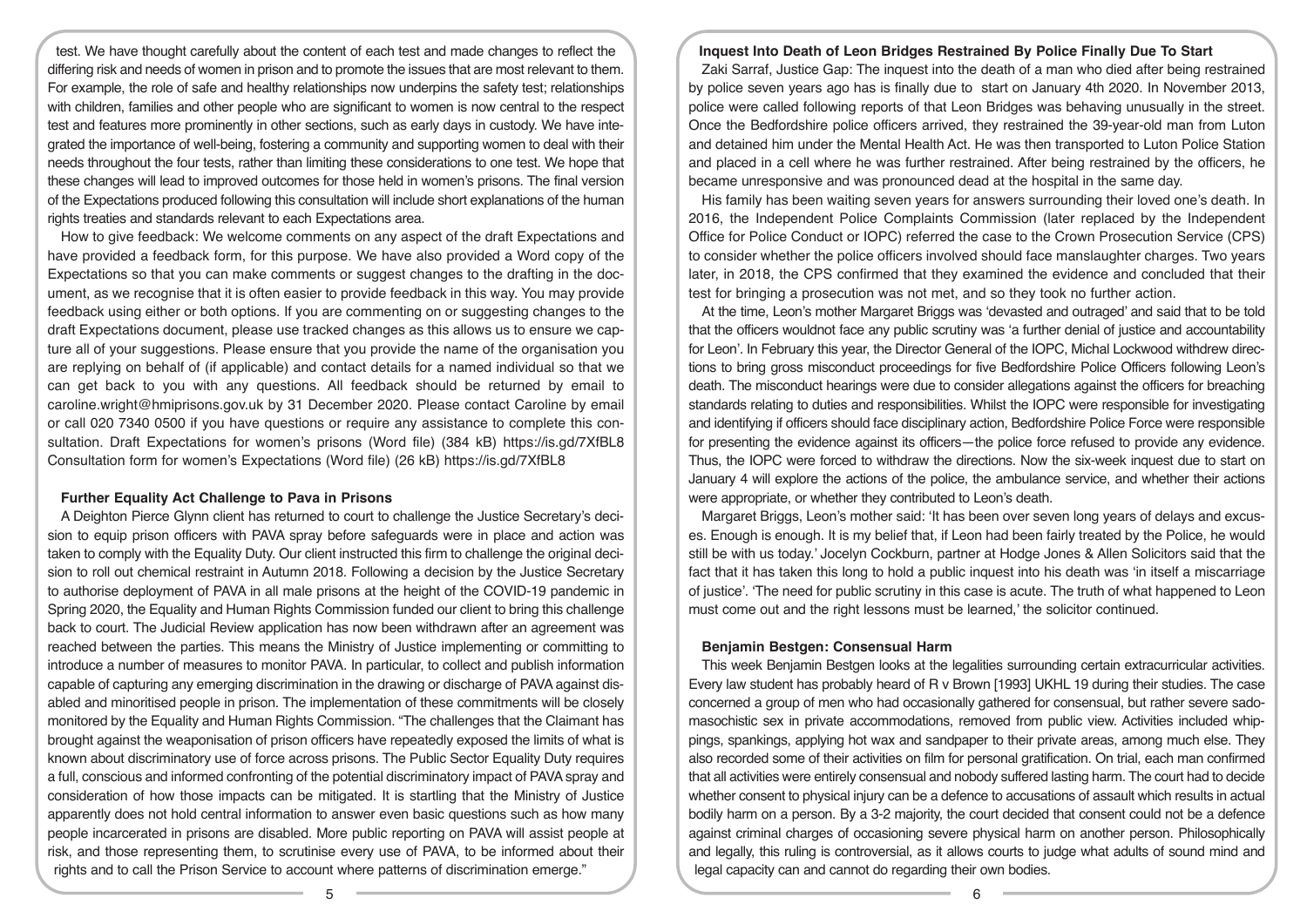*Volenti Non Fit Iniuira*: Roman jurist Ulpian asserted that "Nulla iniuria est, quae in volentem fiat." No wrong is done to a person where he or she wants the thing to be done. Both English and Scots law acknowledge this principle in tort/delict where Jack cannot sue Jill for injuries suffered if Jack was fully aware of the risks involved and gave free and voluntary consent. Classic examples are sports like rugby or boxing, where participants know that they risk getting hit, pushed, tackled and suffer injury but freely and voluntarily waive any claim they might have against other participants.

*Aesthetic Limits of Consent*: Tattoos or piercings, once deemed morally sketchy and reserved for prisoners, prostitutes, "exotic" foreigners, sailors, artists or soldiers are nowadays widely accepted in Western societies and lawful, subject to restrictions for minors. However, aesthetic body modifications like eyeball tattoos, split tongues, branding, scarification, trans- or subdermal implants or the removal of body parts like an earlobe or nipple remain illegal or of doubtful legality, as affirmed in R v BM [2018] EWCH Crim 560, regardless of consent. The court took the view that such severe procedures are not extensions of commonly accepted categories of aesthetic adornments but extreme and surgical in nature, requiring trained and licensed medical staff to be carried out safely and generally not without a valid medical reason. The mental health of people desiring body modifications should also be professionally assessed to account for the risk of e.g. Body Dysmorphic Disorder. In addition, the court stated at para. 43: "The fact that a desire to have an ear or nipple removed or tongue split is incomprehensible to most […]", including, it appears, the judges.

*Paternalistic State:* The idea that the state can tell you what you can and cannot do with your own body for the good of public morals, safety and welfare derives from a metaphorical "family model" of government, where the rulers exercise quasi-parental rights over their subjects. Sexual activities, aesthetic self-expression, artistic pursuits, drug consumption, ways of raising children, censorship of literature, movies or videogames are often subject of political and legal interference. These regulation attempts are commonly justified as "upholding or safeguarding prevailing public opinion or sentiments" for the good of social order and peace.

Critics counter that "prevailing public opinion" is often used by governments to discriminate against minority interests or justify atrocities such as slavery or religious persecution. Individual autonomy is a high public good in itself and should be protected from political overreach. If a competent adult in possession of their intellectual and emotional faculties wishes to do something with their body or mind or have it done to them by another person and causes no harm to the rights and liberties of others, the law should not interfere.

*Intellectually Unsatisfying:* Whenever courts meddle in what are ultimately aesthetic questions, an intellectual muddle is unavoidable. Lawyers Maeve Keenan and Sandra Paul note the confusion of courts when trying to differentiate clearly between legally acceptable and unacceptable bodily harm. In R v Wilson [1996] 2 Cr App Rep 241 a husband who consensually branded his wife's buttocks with a hot knife as part of sexual activity was acquitted, as the branding was deemed a private matrimonial matter between husband and wife. It is doubtful that the husband adhered to proper medical standards of hygiene or technique when carrying out the branding or that the wife got a mental health assessment first. It is also unclear why the matrimonial status should matter at all on a decision about criminal harm, particularly as the defence of "s/he wanted it" is common in cases about domestic violence, sexual abuse and "rough sex" defences. All this leaves the law around consensual harm and bodily autonomy intellectually and legally unsatisfying.

*Transhumanism:* Body modifications are also part of increasing research into human-computer interfaces and robotics studies into creating cyborgs or aiding the human body through implanted machinery. Academic Kevin Warwick experimented with the implantation of

RFID chips into his body and linking a neural interface to his own nervous system. Artist Neil Harbisson has an antenna implanted into his skull, which extends colour perception and can receive signals through the internet. Harbisson and fellow artist Moon Ribas also have Bluetooth teeth implanted, allowing them to communicate in morse code through vibrations in their mouths. The desire of persons to experiment with their own bodies, decorate and modify them is ancient. So is the wish to do risky and maybe idiotic things like playing rugby, wingsuit flying, consuming drugs or having unprotected sex with strangers of unknown health status.

Instead of focussing on what "most people" might find "incomprehensible", courts and politicians may apply statistical reasoning to assess harm to the public: while having your tongue split or foreskin nailed to a board is arguably extreme, there are very few people engaging in such activities. Compare that to the millions who every day drink alcohol excessively, smoke, eat over-sugared foods, get concussions from contact-sport or have their health and livelihoods endangered by political incompetence. The harm caused by the latter is certainly not consensual and affects a vast majority of us.

#### F**antastic Truths: How do Judges Decide Which Witnesses to Believe?**

It cannot have escaped anyone's notice that Johnny Depp recently lost his libel claim against the publishers of The Sun newspaper after Mr Justice Nicol held that the allegations made against him of domestic violence were substantially true. Whilst questions over the future of his film career abound, on any view his credibility lies in tatters; with the judgment handed down after a 16-day trial where Mr Depp gave evidence for over 20 hours. The case turned largely on witness evidence and the credibility, or otherwise of those giving evidence, shedding a light on the difficulty of assessing witnesses and over relying on them in proceedings. Short of polygraph tests, truth serums or time machines, how do judges decide whether witnesses are telling the truth?

*Bingham Factors:* Lord Bingham, former Master of the Rolls, Lord Chief Justice and Senior Law Lord set out a good starting point for assessing witness credibility in his essay entitled, "The Business of Judging". Although noting their relative importance will vary widely from case to case, he outlined each of the below factors as the main tests needed to determine whether a witness is lying or not. Consistency of the witness's evidence with what is agreed or clearly shown by other evidence Evidently, clearly obvious facts and contemporaneous documents provide a useful framework for what has happened. Thus, witness evidence, which is consistent with those "fixed point facts", is obviously more credible than evidence that is inconsistent.

This is neatly illustrated by the Depp case, especially through a particular incident on an aeroplane. Mr Depp had said that he remembered the flight in detail, however this was contradicted by a text message he sent after the flight in which he said he had blacked out. Additionally, his former personal assistant had also sent a text saying, "He doesn't remember much". Whilst Mr Depp and his assistant tried to explain the texts away as being sent to placate Ms Heard, they formed the basis for the judge's findings that Mr Depp had assaulted Ms Heard on that occasion, that he blacked out at times and that, perhaps because of this, he did not recall the assault until reminded of it.

Witness evidence can also be undermined by metadata (hidden data within documents showing information such as the dates on which they were created or modified). For example, a member of Mr Depp's security team, Mr Betts, originally stated that he had seen Mr Depp with an injury on 21 April 2016 and had taken a photo of it, which was exhibited to his witness statement. He subsequently amended this to say that the photo attached to the statement was not the one he had taken, although it was similar. In cross-examination it then emerged that the photo had a date stamp of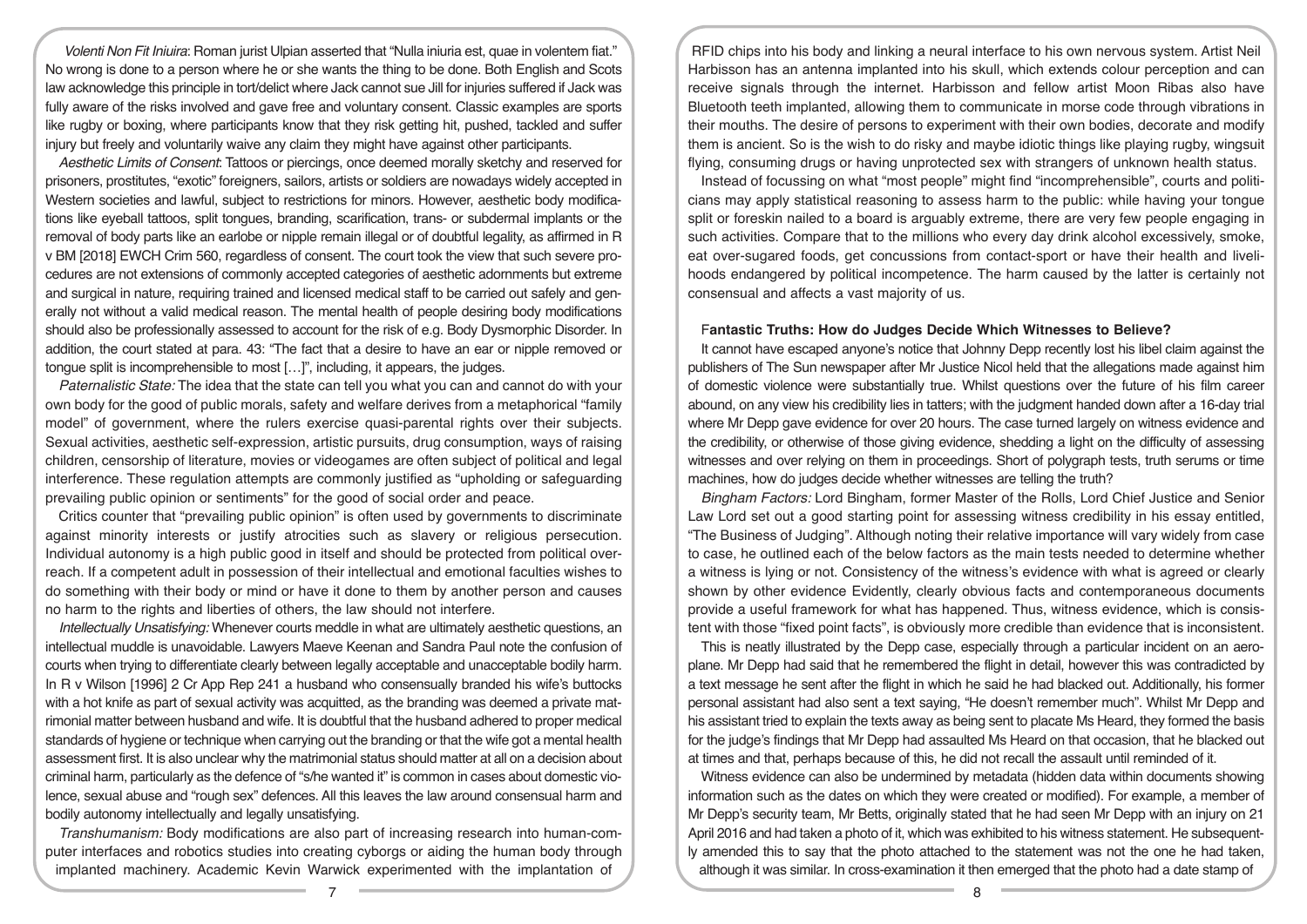23 March 2015 (a date on which Ms Heard accepted that she had struck Mr Depp). Due to the inconsistencies in this statement, the judge found Mr Bett's evidence that he saw an injury to Mr Depp's face on 21 April 2016 was considerably weakened. As the smallest inconsistency can be blown up to epic proportions under the microscope of cross examination, the need for witnesses and their legal teams to be completely on top of the detail of a case is vital.

*Iternal Consistency of Witness Evidence:* If a witness gives an account of events during crossexamination which contradicts itself, this obviously raises doubts about the credibility of their evidence. In other legal systems, witnesses can be coached so that they can practice their evidence. However, this is not permitted under English law. The most witnesses can do is to undergo witness familiarisation training, which gives them an understanding of the process of giving evidence and what is expected of them. This may help them to remain calm during cross-examination and minimise the risk of them saying something that they do not really mean.

*Consistency With What the Witness Has Said on Other Occasions:* If a witness says something different to what they have said (or not said) on a previous occasion this can obviously damage their credibility. During cross-examination in the Depp case, Mr Depp admitted that he had, or may have, head-butted Ms Heard. Mr Depp agreed that this was a very important detail, but when asked why it was then omitted from his witness statement, he said that he had not noticed that it was not included in his witness statement, saying, "'I am sure that I read some of [the witness statement]. I do not know that I read it all." With these words, all credibility in Mr Depp's written witness statements were lost, highlighting the clear need for witnesses to read their statements carefully and to speak up if any amendment is needed. However, witnesses can take some heart by the fact that inconsistences may not be fatal if they can be legitimately explained. For example, Ms Heard had originally said that Mr Depp had defaced a painting on 8 March 2013, only to subsequently say, having read through the materials again, she had realised the incident had actually happened on 22 March 2013. The judge accepted Ms Heard's explanation as to how the mistake had come about and her credibility remained intact.

*Credit of the Witness in Relation to Matters Not Relevant to the Litigation:* A judge may take the view that if a witness is willing to lie or can be shown to have acted dishonestly in an unrelated matter it is support for the proposition that he or she might be willing to lie or act dishonestly in giving evidence. In the Depp case, Mr Depp's lawyers sought to argue that Ms Heard's alleged dishonesty on other occasions should lead the judge to disbelieve her allegations of domestic violence. These arguments were unsuccessful on the particular facts of the case but evidence of dishonesty on the part of a witness should always be considered carefully for deployment in legal proceedings.

*Demeanour of the Witness:* Due to its subjectivity, this is perhaps the most difficult factor that judges seek to assess. Further, people are not always aware of the extent to which their own and other people's memories are unreliable, and we believe our memories to be more faithful than they are. The approach in commercial cases is to treat demeanour of witnesses with caution. In one case, Lord Justice Leggat said that it was a fallacy to suppose that, because a witness has confidence in his or her recollection and is honest, evidence based on that recollection provided any reliable guide to the truth. Instead, best approach was to place little, if any, reliance on witnesses' recollections of what was said in meetings and conversations, so basing factual findings on documentary evidence and known or probable facts. He saw the value of oral testimony was as a tool to subject the documents to critical scrutiny and to allow a judge to gauge the personality, motivations and working practices of a witness.

Unfortunately, this approach is not always possible as many matters litigated before the

courts will not be fully recorded in documents. In such cases, Judges must make findings of fact based upon all of the evidence and where a party's sworn evidence is disbelieved the court must say why. Witness familiarisation training can also help with demeanour issues and creating the right impression. Above all, it is sensible for witnesses to keep calm, consider questions carefully, to give considered and thoughtful answers and make concessions when obviously required.

*Additional Factors for Consideration:* Importantly, there are other factors that can mean the difference between evidence being believed or not. For example, the independence of a witness can make their evidence more credible, whereas the evidence of clearly partisan witnesses makes their evidence less credible. In the Depp case, few of the witnesses were independent because they were mainly friends, relatives or employees of Mr Depp or Ms Heard. However, the judge did note that one particular witness, Mr Murphy, was "an enthusiastic supporter of Mr Depp", quoting an email he had written to Mr Depp, which said "I'll always have your back … anytime/anywhere …". Less weight was placed on his evidence as a result.

Additionally, Occam's razor says that the simplest explanation is usually the right one. Judges are likely to deploy this principle, applying a healthy dollop of common sense, when assessing witness evidence. To give an example from the Depp case, in one incident, Mr Depp sought to explain a text to his assistant asking for drugs as being a request for prescription drugs. The judge rejected this on the grounds that, as Mr Depp's personal nurse was with him at the time, it would make no sense for his assistant to be the source of prescription drugs rather than her.

*Preparing the Witness:* With credibility under the microscope and every statement pored over by the other side and the court to try and trip them up, it may seem like witnesses face an impossible task. However, there are some principles that can be followed to counter this. Whilst it should go without saying that the most important thing for a witness to do is tell the truth, they must also remember that contemporaneous documents are the most important evidence for the fact-finding exercise at trial. Therefore, if a witness is to depart from what they show, he or she needs to be able to explain why. The preparation of the witness statement is also key. A witness should be closely involved in its drafting and intimately acquainted with its contents, as well as the documents exhibited to it. Any omissions should be discussed and, if necessary, added. Anything that is not completely true, or which could be misinterpreted should be removed.

Witness preparation training is another great way to get into the mindset a good witness needs. Paramount is the principle that the job of a witness is to help the judge find the truth of the case, therefore, a witness who is helpful, open and honest is far more likely to be believed than one that is evasive, combative or slippery with his or her answers. Assessing the truth or otherwise of witness evidence is notoriously difficult. Memory is fallible, and courts are having to increasingly rely on witness evidence, which many are ill-equipped to deal with. However, through thorough preparation and consideration of the intense scrutiny witness evidence will be subject to, witness credibility can be strengthened, helping judges get closer to the truth.

#### *Benjamin Bestgen: Revenge is Mine Saith the Lord*

"If a man put out the eye of another man, his eye shall be put out" and if he breaks another's bone, his shall be broken. So states Hammurabi's Code, an ancient exemplar of the precept of lex talionis. Why is revenge so compelling? Imagine you suffered a grievous wrong, the kind of wrong that scars you for life, a damage you can never undo: think about being framed for murder or a sexual offence, being cheated out of your business, life savings or education, being tortured or losing a loved one due to some terrible event like a drug addiction or fire. You may or may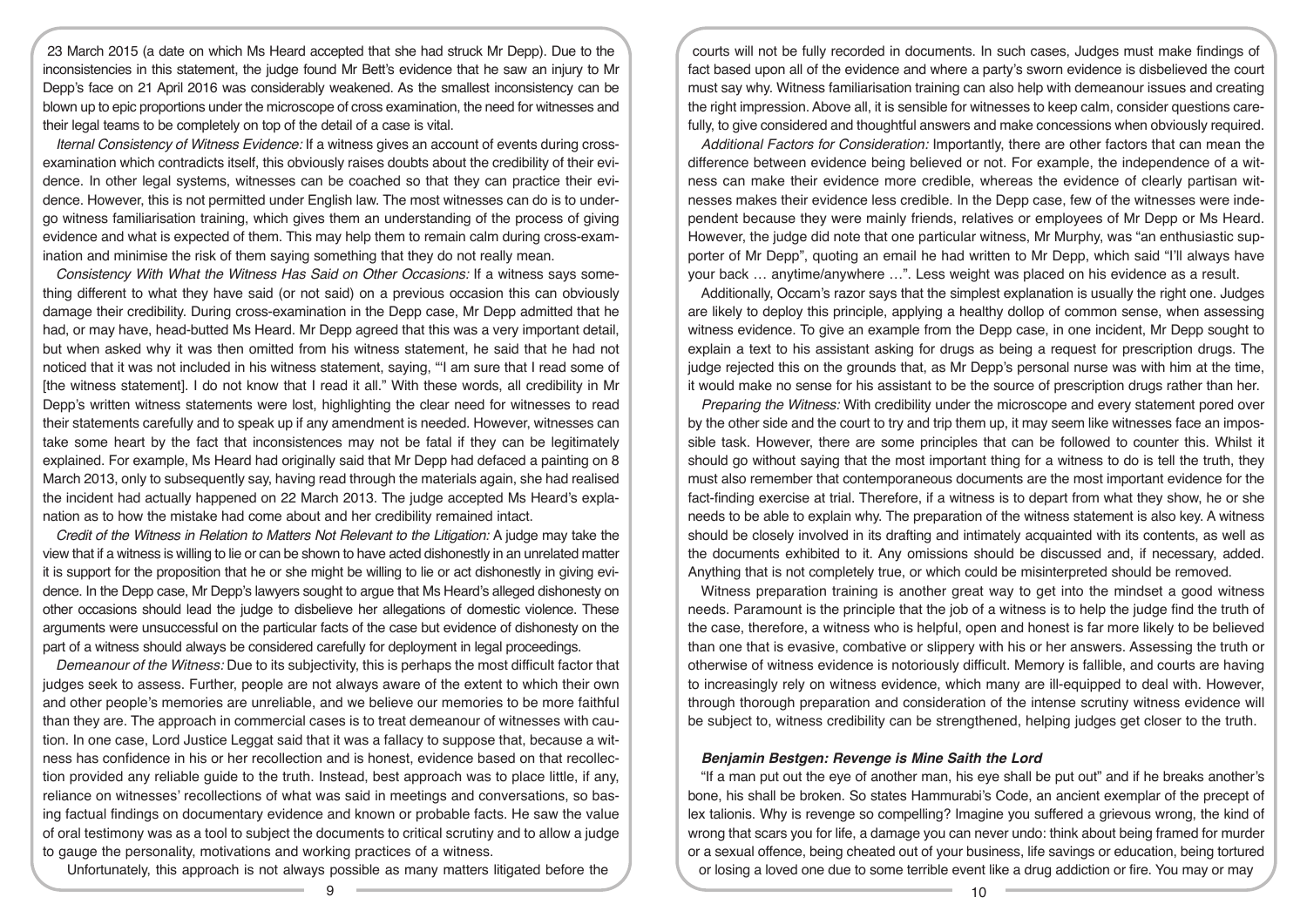not know who is responsible. Maybe you only have vague suspicions that whatever happened wasn't bad luck but caused by somebody's callous negligence, crime or intent.

Suddenly an elderly, stern-looking man appears: dark glasses, black suit and tie, holding a slim attaché. He introduces himself as Agent Graves and tells you the story of what happened to you and who is really responsible. He hands you the briefcase, explaining that it contains irrefutable evidence that what he's telling you is true, a gun and 100 rounds of ammunition. Both gun and bullets are untraceable: if any law enforcement agency discovers either in your possession or at the scene of an incident, all investigations cease immediately. You are free to do whatever you want with the briefcase and its contents. If you decide to use the gun, you'll be legally untouchable. Scenarios like this are part of Brian Azzarello's and Eduardo Risso's epic graphic novel 100 Bullets. They ask what you should do if you had the chance to exact retribution without legal consequences for a terrible wrong that was done to you. But is it revenge or justice Agent Graves offers you?

*Retributive Justice:* Revenge can look like a form of retributive justice: Jack hurts Jill or somebody important to her so she will inflict comparable harm on Jack to get back at him and rebalance the scale. The punishment shall fit the crime and knowing that Jill exercises revenge may deter Jack. If we replace Jack with "offender" and Jill with "the coercive power of the state", we see typical arguments for retributive justice: deterrence and proportionate punishment. Indeed, retribution is a key argument of proponents of the death penalty and some current legal systems still afford it an important role. For example, in Islamic jurisprudence, qisas is the legal doctrine providing for punishment equal to the crime in cases of murder or intentionally caused physical injury. If John assaults Chris with a cricket-bat and paralyses him, qisas permits that John should also be paralysed to condemn him to the same life and suffering he inflicted on Chris. Chris could opt instead to accept a compensation payment (diya) from John or to forgive him but it's his choice what should be done. Qisas forms part of the law in Saudi Arabia, Pakistan, the United Arab Emirates and Iran.

*Differences:* Some argue that revenge is to justice what lust is to love. While they overlap, they are not the same. Philosopher Robert Nozick claimed that revenge is typically personal and involves an emotional tone (Jill wants Jack to suffer), while retributive justice doesn't need to be personal and if any emotion is involved – it is satisfaction to see justice done. Justice is also more concerned with proportionality while revenge need not be: justice for a proven public insult to my honour may be payment and an apology following a defamation lawsuit. Revenge for said insult may involve a duel at dawn and digging graves. Lastly, it's often noted that in allowing revenge, feuds and vendettas, we would slip into anarchy and lawlessness by letting individuals decide how to get satisfaction for their real or imagined grievances instead of turning to the orderly realm of law for redress.

*Vengeance is Divine:* The Bible counsels "Never avenge yourselves but leave it to the wrath of God, for it is written: 'Vengeance is mine, I will repay.' says the Lord." (Romans 12:19). Judaism and Islam likewise advise that revenge is a divine right. Humans should cultivate a more forgiving attitude. But it's worthwhile pondering whether God wants to protect humanity from its darker impulses by preserving vengeance for himself or whether putting things right through revenge is just too great a pleasure to leave it to lesser creatures such as us?

*Revenge and the Law:* Legal academic William Ian Miller asserts that many arguments against revenge, such as Nozick's, are strawmen, legalistic, bureaucratic and to a degree missing the point of how justice and revenge interact. Admittedly, revenge in modern times is considered primitive or vulgar, street-justice dispensed by gangs of adolescents on each

other for turf and "tough guy" reputation. But analysing the history of Icelandic law, Miller notes that honour-based cultures like old Iceland, which permitted individual assertion through revenge, found lawlessness, arbitrary or excessive reactions to real or perceived offences just as problematic as we do today. Escalating feuds like the Hatfields vs McCoys or Montagues vs Capulets were undesirable. Icelandic law was fully aware of the social, material and political costs of vengeance being unregulated and so embedded it into its law as an honourable, lawabiding person's right to seek just retribution. First there had to be a real, proven grievance which caused the prospective avenger harm, shame and injury and was legally actionable. Any act of revenge had to be legally justified as executing the law and passing what we may call the "right thing to do" test. The targets of vengeance and the proportionality of measures had to be justifiable also or the avenger risked being declared an outlaw himself.

*Closure:* Miller muses that our fascination with revenge stories like Dirty Harry are that these heroes (or anti-heroes, if you wish) assist justice, not replace or undermine it. Harry helps justice to provide closure instead of probation and parole. He provides equitable remedies and assistance where the law fell short of achieving just results. He is constrained by justice, but not bureaucracy. If Harry's cause wasn't just, his motivating emotions not understandable and his methods not proportionate to the crime he seeks to remedy, we wouldn't be rooting for him. He would just become a violent bully and outlaw we had no sympathy for. But when justified vengeance is achieved and society functions again the way it should have all along if the law had worked properly, we feel content and complete. Maybe what Agent Graves offers you is neither justice nor revenge: he gives you the truth, a degree of freedom from the bureaucratic parts of justice and leaves it up to you how you may obtain closure.

## **Sexual Exploitation Bill Will Make Vulnerable Women Less Safe**

Rachel Trafford, Each Other: Paying for sex could become a criminal offence in England and Wales if Parliament approves a new Bill which claims to protect women from sexual exploitation. But criminalisation will only further harm people who are already marginalised, argues Rachel Trafford. "You can put your whole life in danger for this money," Maria, a sex worker and Romanian interpreter, said during an English Collective of Prostitutes (ECP) event earlier this month. She has supported 50 sex workers in north London. Many came to the UK from rural areas of her home country, where unemployment is high. But on arrival in the UK, they found it hard to get work, or to obtain jobs which pay a wage they could live on. With prostitution, there is money coming quickly. And double, sometimes triple, the money you can make on the other jobs," Maria added. "Woman take this risk for children and for their family … or because they need do it."

Maria's testimony highlights the intimate link between poverty and sex work. Britain is home to more than 72,800 sex workers, according to the latest estimates, of which 88% are women. About 86% of the burden of austerity was in 2017 estimated to fall on women. Universal credit benefit reforms have pushed women to sell sex for cash, food and shelter. Meanwhile, 'hostile environment' immigration policies have denied many migrants access to social security payments if they become unemployed or destitute. In this context, sex work has provided a means of survival for some women in the UK – but one that currently comes with a significant risk of harm. Between 1990 and 2016, at least 180 sex workers are believed to have been murdered in the UK according to a database held by safety charity National Ugly Mugs. Today – International Day to End Violence Against Sex Workers – is a day to remember them and fight for sex workers' rights and safety.

Labour MP Dame Diana Johnson has put forward a private members' Bill which claims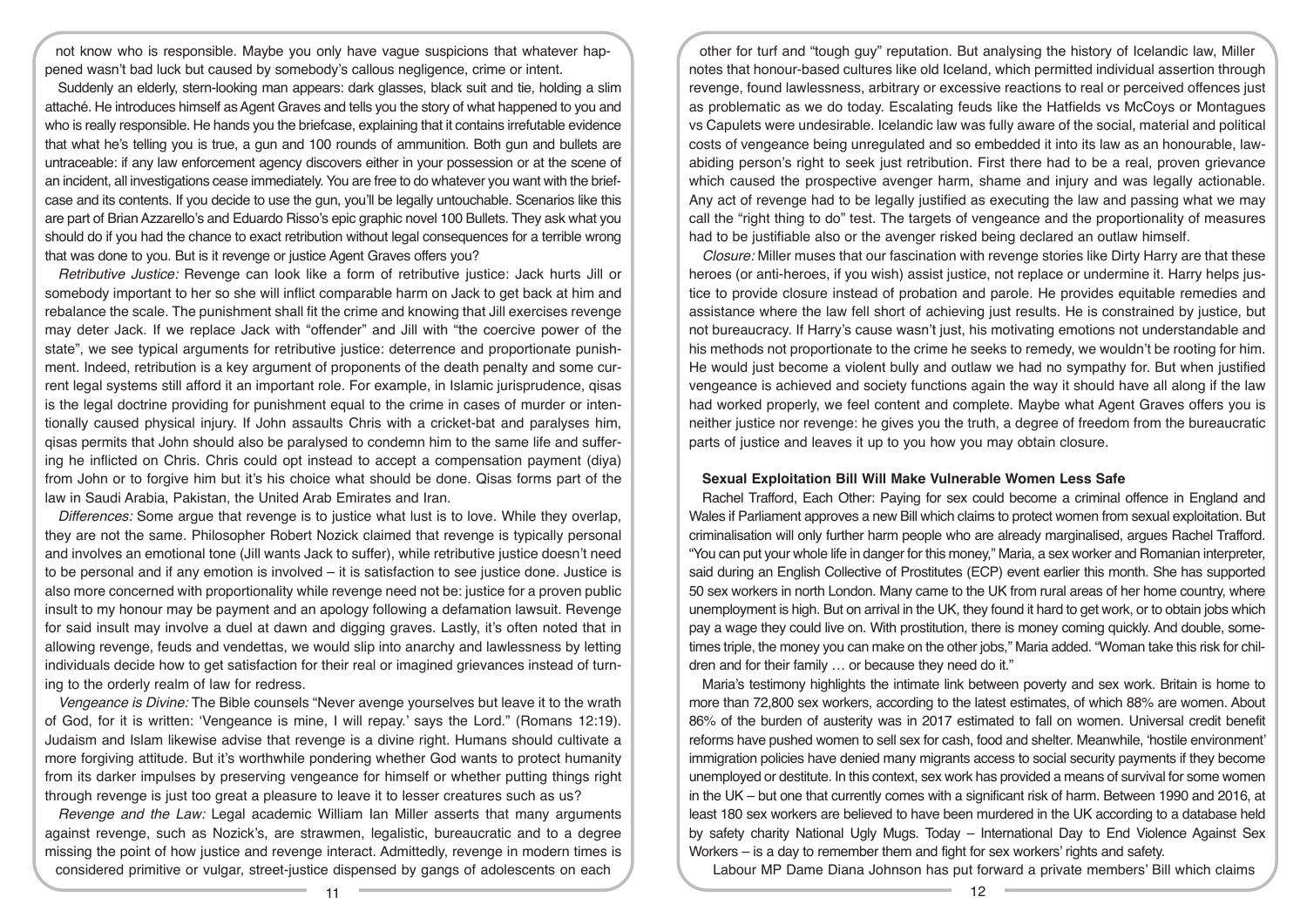to protect people like Maria and those she helps. Among the law reforms it would introduce is decriminalising the sale of sex, while making it a crime for their clients to pay for it. It will also create new criminal offences relating to "enabling or profiting" from another person's sexual exploitation. But the reality is this legislation would expose sex workers like Maria to even more danger, not less – by keeping the industry underground.

Sex Work and the Law: At present, sex work is partially criminalised in the UK. It is not illegal to sell sex but organisational aspects of sex work – such as soliciting in a street or public place, or working collectively in a brothel – are punishable offences. Organisations including Amnesty International, the World Health Organisation, UNAIDS, and the Royal College of Nursing have called for sex work to be fully decriminalised. They argue that criminalisation undermines the rights and safety of sex workers by pushing it underground. National Policing Sex Work guidance states that "simple enforcement does not produce sustainable outcomes and can actually increase the vulnerability of sex workers to violent attack". It adds: "Brothel closures and 'raids' create a mistrust of all external agencies including outreach services. It is difficult to rebuild trust and ultimately reduces the amount of intelligence submitted to the police and puts sex workers at greater risk." In 2016, the Home Affairs Select Committee recommended that the government fully decriminalise sex workers as the best means of ensuring their safety. However, the Home Office responded by arguing that there is not enough evidence to warrant a change in legislation. Last year, EachOther commissioned a poll which revealed that more people in the UK support sex work law reform than those who oppose it.]

Trafficking: A Distinct Issue: Speaking to the House of Common's last week, Dame Johnson said her Bill aims to "bust the business model of sex trafficking" – dampening demand by punishing buyers. "Our continued tolerance of this harmful trade puts vulnerable women and girls at ongoing risk from traffickers and pimps who seek to profit from it," she added, before reading testimonies of sex trafficking victims. The MP appears to take the view that all sex work is exploitative. However, the distinction between the sex work and sex trafficking is internationally recognised. "The difference is that the former is consensual, whereas the latter is coercive," the UN's Global Commission on HIV and the Law said in 2012. Campaigners have highlighted that the conflation of sex work with modern slavery and trafficking is particularly common when it involves migrant women.

Human trafficking is a horrific human rights violation which must be tackled. It is the use of threats, force, abduction, deception and coercion in order to control people and exploit them. Meanwhile, sex work is a consensual transaction between adults. As Maria says, it is the only means of survival for some. Trafficking exists in the sex industry but is not unique to it. In 2018, there were three times as many confirmed victims of labour exploitation (307) – often working in agriculture, garment factories, building companies and car washes – than confirmed cases of sexual exploitation (102) over the same period. Kingston University Prof Nick Mai estimates that between six and 15% of migrant sex workers in the UK have been trafficked.

The 'Nordic' model: We all have a right to health, regardless of what we do for a living. While few would disagree with this idea, the debate on how best to protect this right when it comes to sex work is polarised. Johnson's Bill aims to introduce to England and Wales the so-called Nordic model of sex industry regulation, which was first introduced in Sweden in 1999 and is in place in other European countries and Canada. Reports indicate the policy has reduced people accessing the sex industry, reducing street prostitution in Sweden by half. But academics, including the Sex Work Research Hub, say demand has simply been displaced to other, more dangerous areas.

For instance, research by the Swedish National Bureau of Investigation indicated that, since

the introduction of the Swedish sex buyer law, the number of Thai massage parlours in Stockholm had increased from 90 to 250. Norwegian outreach workers told Amnesty International in 2016 that Thai sex workers had become more reluctant to take condoms after the country adopted the Nordic model in 2009 – fearful that they could be used as evidence if found by police.

In the year after the Nordic Model was introduced in Ireland in 2017, reports of violent attacks on sex workers have increased by almost 50 percent. "People who are doing the worst of the crimes are not deterred at all by this law," says Kate McGrew, director of the Sex Workers Alliance of Ireland told the New Statesman in 2018. "People see as us even more outside society, as vulnerable, as even less likely to call gardai [police] or draw attention." Earlier this year a diverse group of 80 experts called for the law to be repealed, saying that it "places sex workers at odds with the police and the criminal process and risks their health and their safety". As it stands, many sex workers have low levels of trust in the police. An October 2020 report by the International Committee on the Rights of Sex Workers in Europe found that 36% of sex workers interviewed did not go to the police at all for fear of deportation and arrest.

Ways Forward: In 2018, academics from the London School of Hygiene and Tropical Medicine compared sex work laws from 33 countries around the world to determine which approach best protects sex workers' safety, health and access to services. They found that sex workers in countries with repressive policing of the profession were also three times as likely to experience violence and twice as likely to contract HIV or an STI. "Laws prohibiting sex workers and their clients from soliciting or communicating in public places [which includes the Nordic model] meant that sex workers had to rush screening and negotiations, or conduct them in secluded places, leading to greater risk of violence and theft," assistant professor Pippa Grenfell wrote for EachOther last year. The best approach was said to be full decriminalisation – a policy adopted by New Zealand in 2003.

In 2016, the Home Affairs select committee acknowledged the change had "resulted in a number of benefits, including a clear policy message, better conditions for sex workers, improved co-operation between sex workers and the police, and no detectable increase in the size of the sex industry or exploitation of sex workers." Earlier this week, a New Zealand sex worker won major compensation following a tribunal against her employer over sexual harassment. Sex work rights campaigners described the case as a "milestone", showing the power of progressive legislation to protect her rights as a worker. Organisations including Amnesty International, the World Health Organisation, UNAIDS, and the Royal College of Nursing have called for sex work to be fully decriminalised. They argue that criminalisation undermines the rights and safety of sex workers by pushing it underground.

Meanwhile, tackling exploitation in the UK sex industry, among other sectors, will involve broader reforms to reduce poverty and increase trust between authorities and vulnerable people. It means lifting people out of poverty and destitution – through initiatives such as the Real Living Wage, and making the welfare system more compassionate. However, the situation for sex workers has only worsened during the pandemic. Sex workers were not entitled to Covid job support schemes, as they lack official worker status. It has fallen to groups such the Sex Worker Advocacy and Resistance Movement (Swarm) and Umbrella Lane to plug the gap – issuing grants to enable more than 1,200 sex workers to pay for essentials such as food and rent. It also means reforming hostile environment immigration policies which have made trafficking victims fearful of authorities – despite the introduction of modern slavery legislation – as they believe the Home Office wants to remove, deport and detain them. Even in New Zealand, migrants are still left out of the rights afforded to sex workers. Studies have shown that the discrimination still leads to threats of deportation, creating conditions ripe for exploitation and trafficking.